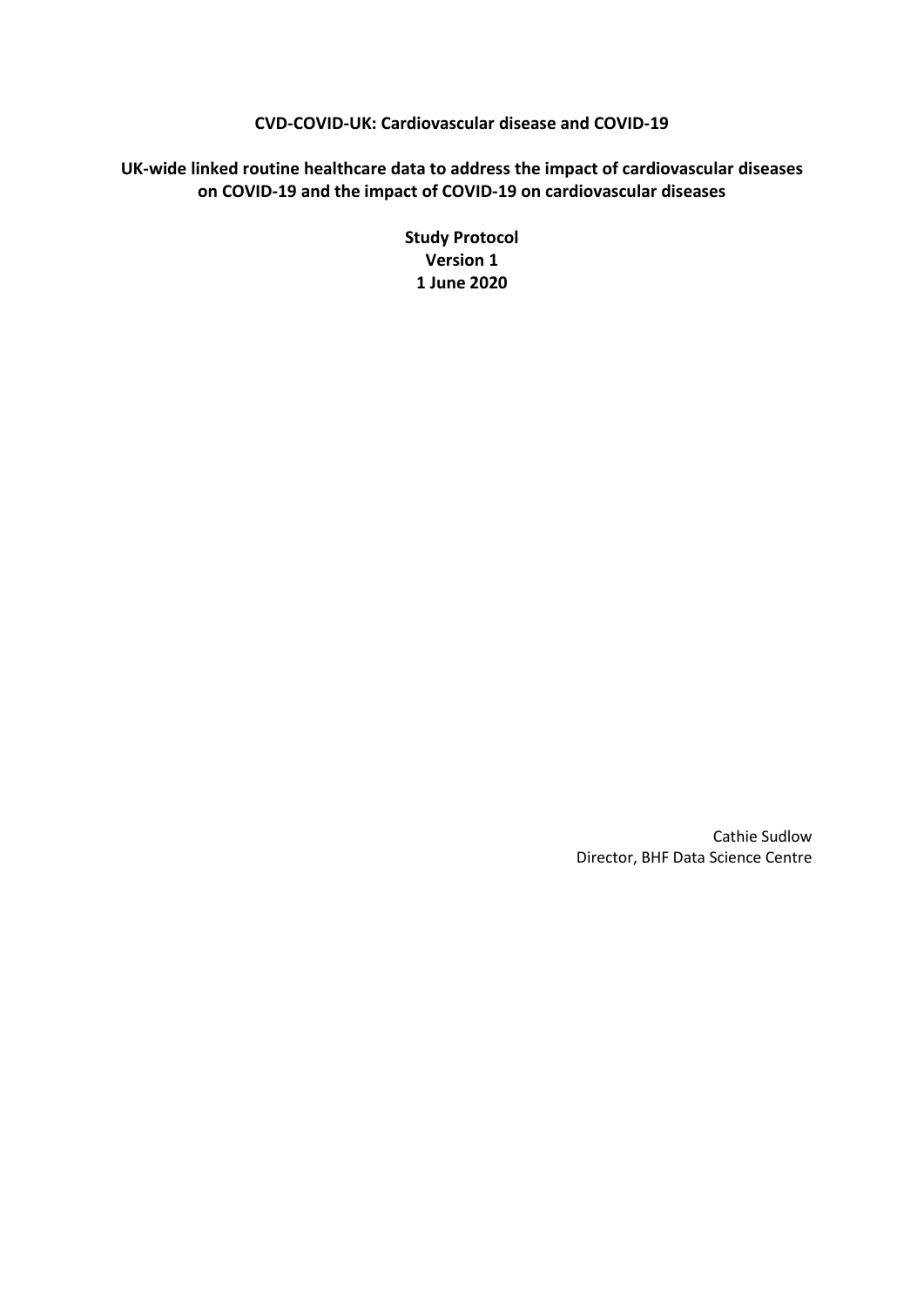## **SUMMARY**

The COVID-19 pandemic is a major global challenge, whose impacts on population health, healthcare services and the wider economy will be apparent for many years.

Patients with cardiovascular disease have an elevated risk of symptomatic infection and mortality. This could be due to cardiovascular conditions themselves (e.g., heart disease, stroke), their risk factors (e.g., age, raised blood pressure, obesity), medications, or combinations of these. Understanding which patients are affected and why will be a major step towards developing strategies to reduce this excess risk.

Just as important as the effects of pre-existing cardiovascular disease on COVID-19, are the impacts of COVID-19 on cardiovascular disease.

The *direct* impacts include immediate complications (e.g., acute cardiac injury, stroke) as well as the potential for increased risk of heart attack, stroke and other cardiovascular events in the longer term, through inflammation, blood clotting risk or other factors. However, the nature and extent of these direct effects is far from fully understood.

Crucially, the response by the government and health services to the COVID-19 pandemic has *indirect* impacts on the presentation, diagnosis, management and outcomes of cardiovascular diseases. There has been a dramatic decline in the numbers of people attending hospital with heart attack and stroke in recent weeks. Further, patients are more often arriving too late for beneficial acute treatments (e.g., clot busting drugs or mechanical clot removal) and after potentially preventable complications have developed. To inform government and NHS policy, we urgently need a deeper understanding of these unintended consequences, including the range of conditions affected, variation by age, sex, ethnicity, deprivation and geography, effects on different in- and out-patient services, and response to mitigating actions (e.g., regional and national government advice).

CVD-COVID-UK will address these issues through analyses of de-identified, linked, nationally collated, whole population, healthcare data across the four nations of the UK. Linked, de-identified data will be accessed and analysed by approved researchers within trusted research environments (TREs) provided by:

- (1) SAIL Databank for Wales.
- (2) The National Data Safe Haven in Scotland.
- (3) NHS Digital for England.
- (4) The Honest Broker Service in Northern Ireland.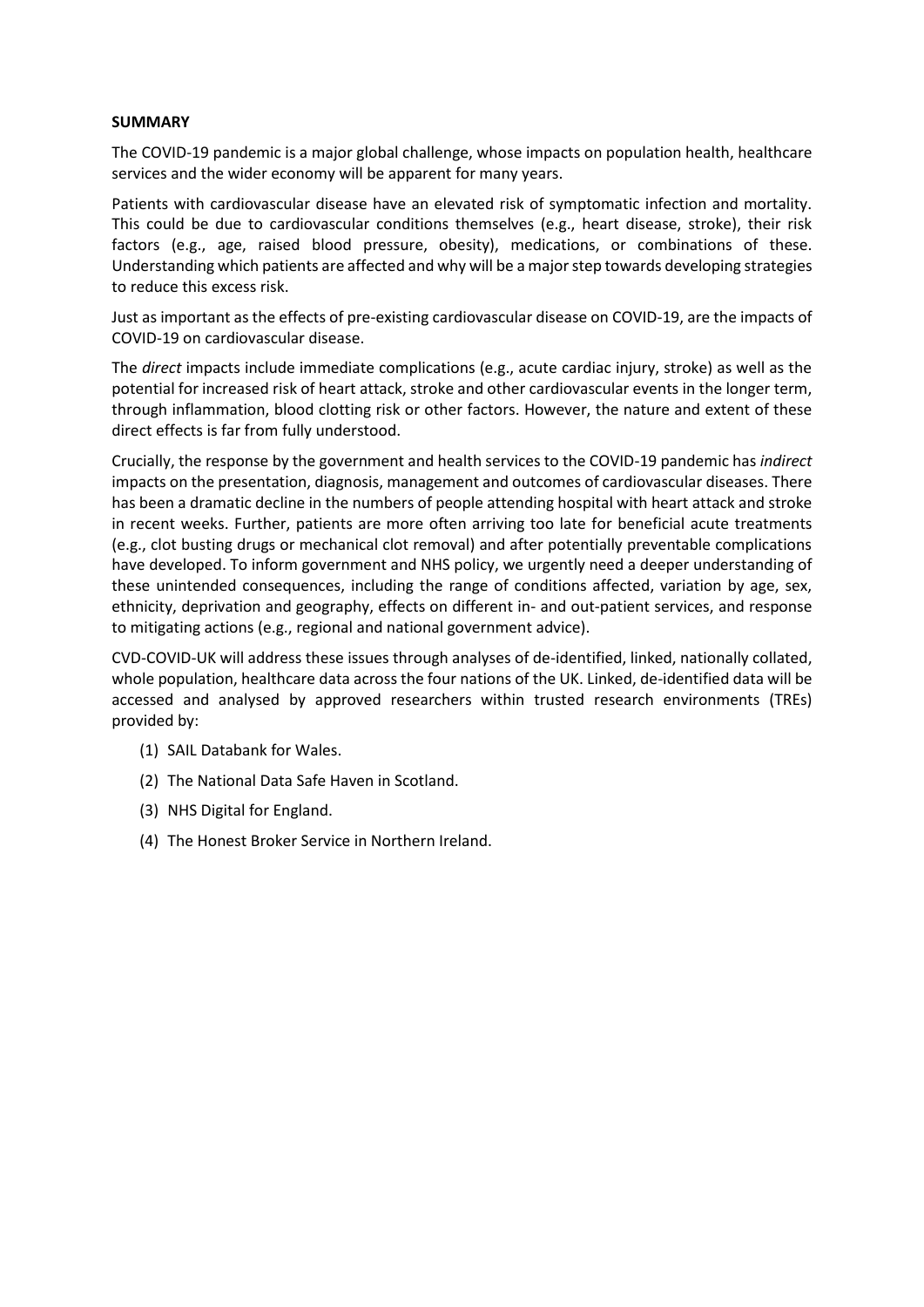#### **OBJECTIVES**

To interrogate nationally collated, population level, linked healthcare data across the UK population to address the following questions:

- 1) What are the effects of cardiovascular diseases, their risk factors and medications on susceptibility to and outcomes from COVID-19 disease?
- 2) What is the direct impact of SARS-CoV-2 infection on acute cardiovascular complications as well as on medium and longer term cardiovascular risk?
- 3) What is the indirect impact of the COVID-19 pandemic and the government and NHS response to it on the presentation, diagnosis, management and outcomes of cardiovascular diseases?

#### **BACKGROUND**

The COVID-19 pandemic is a major global challenge, whose impacts on the population's health, healthcare systems and services and the wider economy will be apparent for many years.

Patients with pre-existing cardiovascular disease have a disproportionately elevated risk of symptomatic infection and mortality. The reasons are not fully understood but could be due to cardiovascular conditions per se (angina, myocardial infarction, heart failure, stroke, peripheral arterial disease etc.); their risk factors (e.g., age, hypertension, obesity, raised cholesterol, diet and lifestyle) or medications (e.g. ACE inhibitors, angiotensin receptor blockers); or combinations of these. Understanding the drivers of this excess risk (i.e., which patients are affected and why) will be a major step towards developing strategies to reduce it.

Just as important as the effects of cardiovascular disease, and its risk factors and medications, on COVID-19 disease, are the direct and indirect impacts of COVID-19 on cardiovascular disease.

The *direct* impacts include acute cardiovascular complications of SARS-CoV-2 infection, such as acute cardiac injury, stroke and venous thrombo-embolism. In addition, the inflammatory, pro-coagulant and other effects of COVID-19 may, like influenza and other respiratory virus infections, be associated with increased risk of MI, stroke and other cardiovascular events in the short, medium and long term. However, the nature and extent of these direct effects is far from fully understood.

Crucially, there are also *indirect* impacts on the presentation, diagnosis, management and prognosis of cardiovascular diseases resulting from the response by governments and health services to the COVID-19 pandemic. For example, in the UK and elsewhere, the numbers of people attending hospital with acute myocardial infarction and stroke have declined dramatically in recent weeks, while patients who do present to hospital are frequently arriving too late to receive acute treatments proven to improve outcomes (e.g., primary angioplasty, thrombolysis or mechanical thrombectomy) or after potentially preventable complications have developed. Anecdotal reports from clinicians suggest that referrals to specialist outpatient services of patients with milder symptoms (e.g., transient ischaemic attacks, angina), who would benefit from cardiovascular preventive medication and advice, have also plummeted. A deeper understanding of the nature and extent of these unintended consequences, including the range of conditions affected, variation by patient characteristics (such as age, sex, ethnicity, and deprivation) and geography (both within and between countries), effects on different in- and out-patient services and interventions (e.g. primary angioplasty for acute myocardial infarction, thrombolysis/thrombectomy for acute ischaemic stroke), including delays in diagnosis caused by cancelled diagnostic tests, and changes over time in response to mitigating actions (e.g. regional and national government advice), is urgently needed to inform government and NHS policy.

We propose to address these questions by performing analyses of linked, nationally collated healthcare data across the four nations of the UK.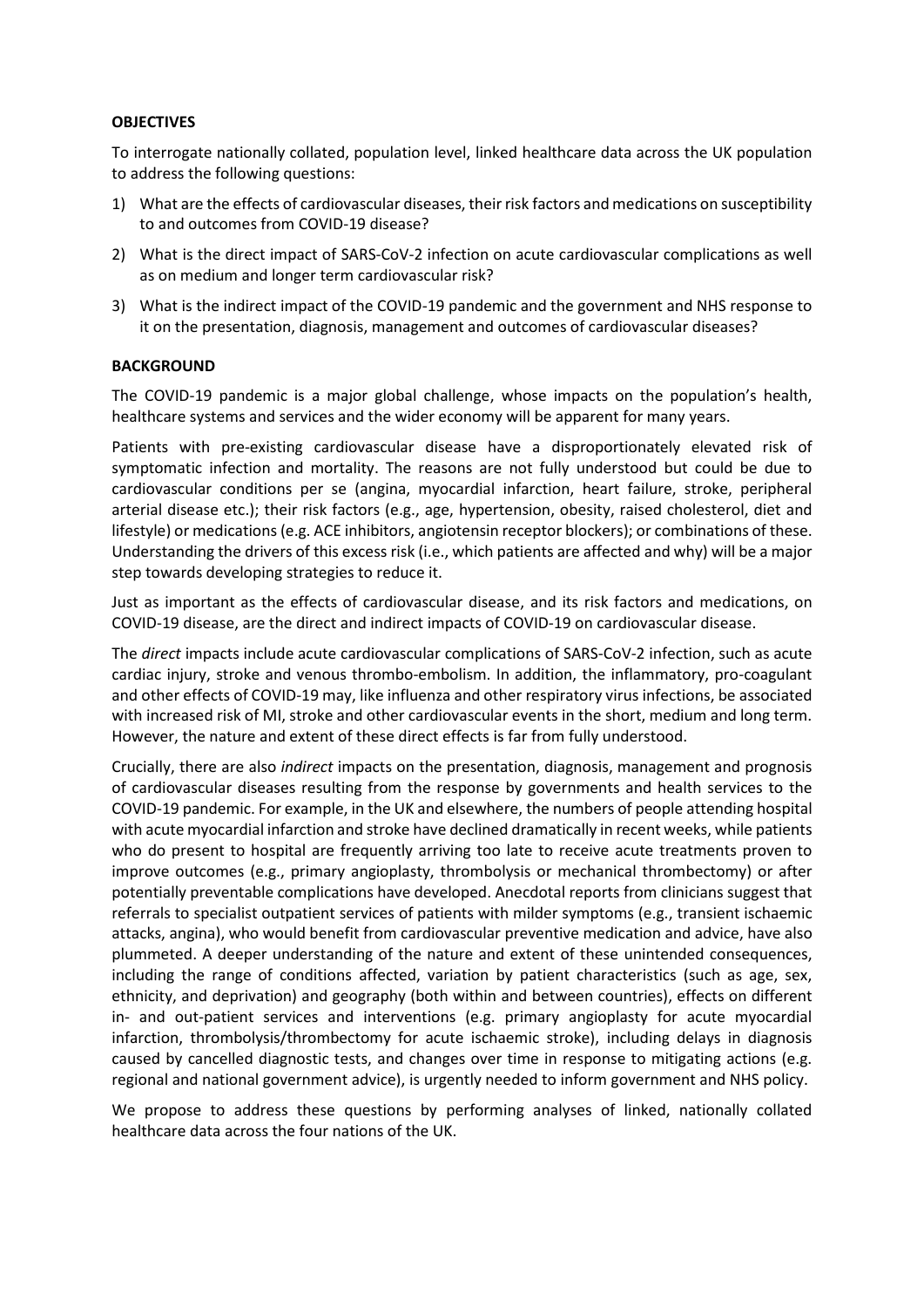## **PROJECT PLAN**

The project is currently set to run for three years from  $1<sup>st</sup>$  June 2020 to  $1<sup>st</sup>$  June 2023. There are four work packages (WPs) as outlined below:

# **WP 1: Coordination, Approvals and Data Access**

This work package will be led by the BHF Data Science Centre. It involves:

- the identification of relevant nationally collated data across the UK.
- the coordination of applications for ethics approval.
- the coordination of applications for access to linked data within national trusted research environments.
- the coordination of rapid development of a cardiovascular TRE in partnership with NHS Digital to support the CVD COVID UK project, ensuring future proofing of this development so that it can in due course enable work beyond COVID-19 and beyond cardiovascular-related research.
- the coordination ofspecialist inputs from data custodians, data scientists with methodological and analytical expertise (statisticians, epidemiologists, health informaticians, bioinformaticians, computer scientists and others) and clinicians (including cardiologists, stroke physicians, vascular surgeons and others).
- administrative support for and coordination across all work packages.
- the coordination of reporting to the UK Government's Scientific Advisory Group for Emergencies (SAGE) and equivalent bodies in the devolved nations via established HDR UK processes.

Table 1 shows the relevant generic and disease-specific data being assembled for access, linkage and analysis in each of the four nations, and their priority rating with respect to the range of clinical and public health relevant research questions they can support. Regular updates (weekly to monthly, depending on what is possible for each data source) of the data will be obtained. All data will be accessed by named, approved researchers (certified to have successfully completed safe researcher training, e.g., [https://saildatabank.com/application-process/following-approval/#safe-researcher](https://saildatabank.com/application-process/following-approval/#safe-researcher-training)[training\)](https://saildatabank.com/application-process/following-approval/#safe-researcher-training) in the national TREs provided by:

- the SAIL Databank for Wales (population around 3 million).
- the National Data Safe Haven in Scotland (population around 5.4 million).
- NHS Digital (who are rapidly developing a TRE specifically for this project) for England (population around 56 million).
- the Honest Broker Service in Northern Ireland (population around 1.6 million).

Figure 1 shows the flows of data into the Cardiovascular TRE being developed within NHS Digital for this project. Similar data flows are in place for the TREs in the devolved nations (although Northern Ireland lags behind the other UK nations).

The data accessed for research analyses will be record level data but it will be de-identified and pseudonymised. The organisations providing the TREs will strip direct identifiers from each record, apply a pseudo-ID to each record and link the data. No direct identifiers will be accessed by any researcher working in the CVD-COVID-UK consortium. Following similar principles to those already used by the SAIL Databank for Wales [\(https://saildatabank.com/saildata/data-privacy](https://saildatabank.com/saildata/data-privacy-security/#secure-access)[security/#secure-access\)](https://saildatabank.com/saildata/data-privacy-security/#secure-access) and the Scottish National Data Safe Haven [\(https://www.isdscotland.org/Products-and-Services/EDRIS/Use-of-the-National-Safe-Haven/\)](https://www.isdscotland.org/Products-and-Services/EDRIS/Use-of-the-National-Safe-Haven/), only summary, aggregate results data will be extracted from the TREs by approved researchers, subject to the approval of the organisations providing the TREs through respective disclosure control processes and rules. The objective of this will be to ensure that no output contains information which could be used either on its own or in conjunction with other data to breach an individual's privacy.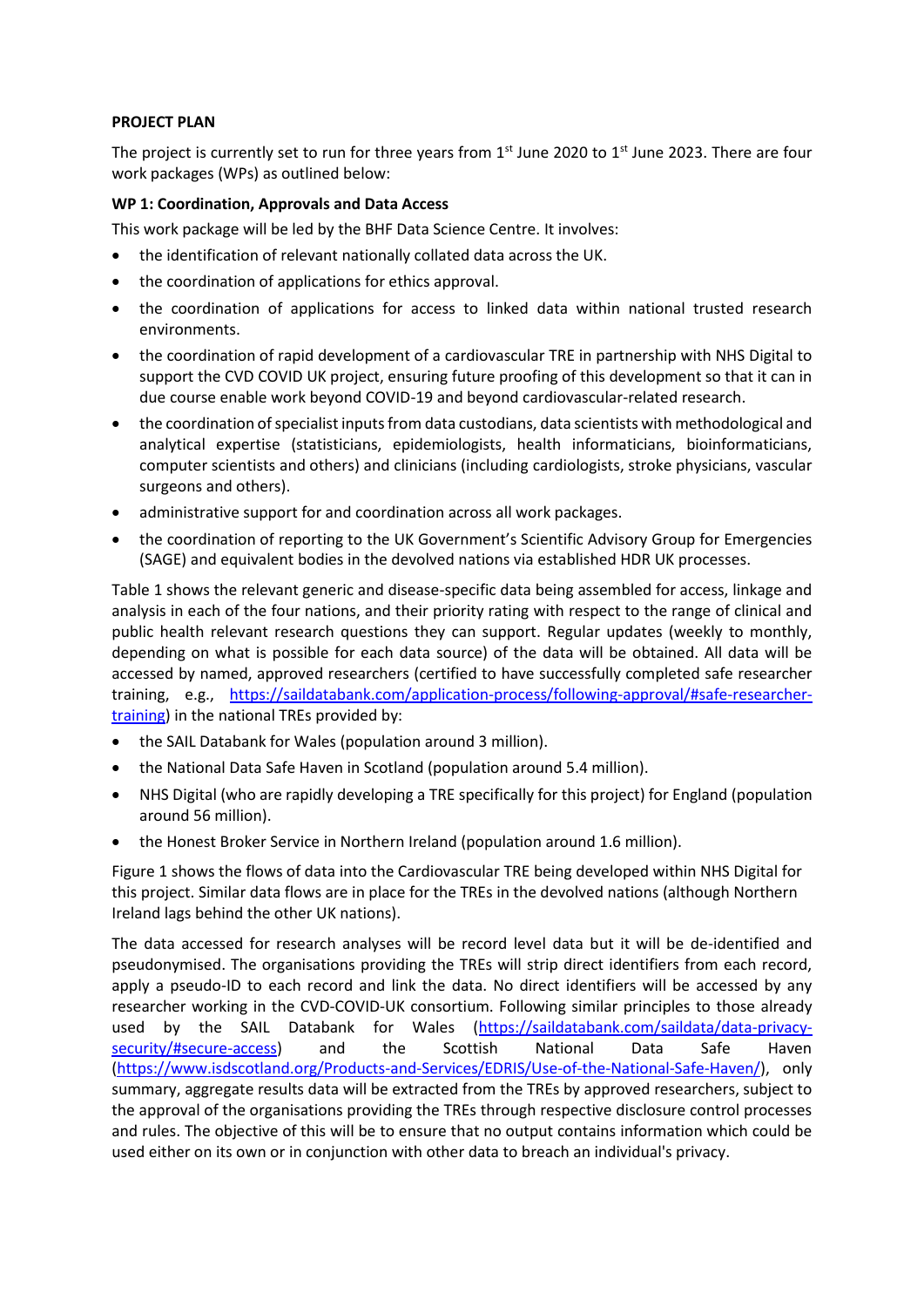# **Table 1. Data sources for CVD COVID UK**

| Data type                 | <b>Priority</b><br>level | Country                                                                |                                                                        |                                                                                        |                                                              |
|---------------------------|--------------------------|------------------------------------------------------------------------|------------------------------------------------------------------------|----------------------------------------------------------------------------------------|--------------------------------------------------------------|
|                           |                          | <b>England (NHS Digital</b><br>cardiovascular TRE)                     | <b>Scotland (National Data</b><br>Safe Haven)                          | <b>Wales (SAIL)</b>                                                                    | <b>Northern Ireland</b><br>(Honest Broker Service)           |
| Hospital                  | $\mathbf{1}$             | Hospital episode statistics*<br>(HES and SUS+)                         | Hospital data* (SMR and<br>RAPID)                                      | Hospital data* (PEDW,<br>OPDW, EDDS, CCDS)                                             | ?                                                            |
| <b>COVID labs</b>         | $\mathbf{1}$             | COVID-19 lab testing data<br>(SGSS and data from non-<br>NHS sources)  | COVID-19 lab testing data<br>(ECOSS and data from non-<br>NHS sources) | COVID-19 lab testing data<br>(including data from non-<br>NHS sources - LIMS)          | ?                                                            |
| Primary care              | $\mathbf{1}$             | Primary care data (GPES<br>data for pandemic planning<br>and research) | Primary care data (via<br>Albasoft)                                    | Primary care data (WLGP)                                                               | ?                                                            |
| Death                     | $\mathbf{1}$             | Mortality/death registry<br>data (via ONS)                             | Mortality / death registry<br>data (via NRS)                           | Mortality / death registry<br>data (via ONS (Office of<br>National Statistics) - ADDE) | Mortality/death registry<br>data (via NRIS)                  |
| <b>ITU</b>                | 2 <sup>1</sup>           | ICNARC (ITU data)                                                      | SICSAG (ITU data)                                                      | ICNARC (ITU data)?                                                                     | ICNARC (ITU data)?                                           |
| <b>ITU/HDU admissions</b> | 2                        | <b>CHESS</b>                                                           | No direct equivalent                                                   | No direct equivalent?                                                                  | No direct equivalent?                                        |
| Prescribing               | $\overline{2}$           | Community prescribing /<br>dispensing data (from BSA)                  | Community prescribing /<br>dispensing data (PIS)                       |                                                                                        | ?                                                            |
| CV specialist             | 3                        | <b>NICOR HQIP commissioned</b><br>cardiovascular audit data            | ? some include Scotland                                                | <b>NICOR HQIP commissioned</b><br>cardiovascular audit data?                           | <b>NICOR HQIP commissioned</b><br>cardiovascular audit data? |
| CV specialist             | 3                        | <b>NICOR TAVI data</b>                                                 | ? covers Scotland                                                      | NICOR TAVI data?                                                                       | NICOR TAVI data?                                             |
| CV specialist             | 3                        | <b>SSNAP (English and Welsh)</b><br>stroke audit) data                 | <b>Scottish Stroke Care Audit</b>                                      | <b>SSNAP (English and Welsh)</b><br>stroke audit) data                                 | <b>SSNAP</b> (English and Welsh)<br>stroke audit) data       |
| CV specialist             | 3                        | <b>National Vascular</b><br><b>Registries</b>                          | <b>National Vascular</b><br><b>Registries?</b>                         | <b>National Vascular</b><br><b>Registries?</b>                                         | <b>National Vascular</b><br>Registries?                      |

\* including, where available, inpatient, outpatient, ED/A&E and critical care data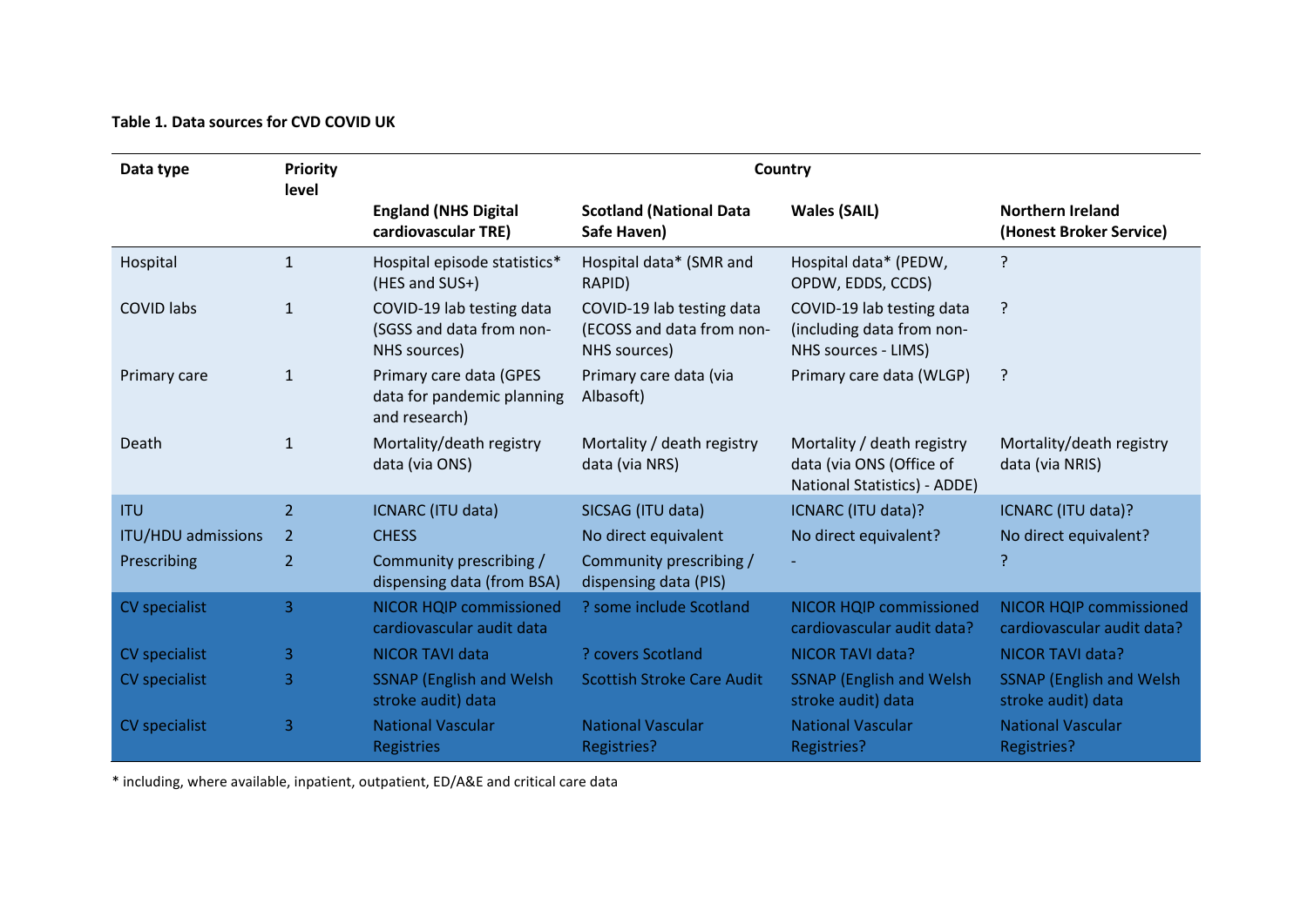## **Figure 1. Data flows for Trusted Research Environment for CVD COVID UK in England**

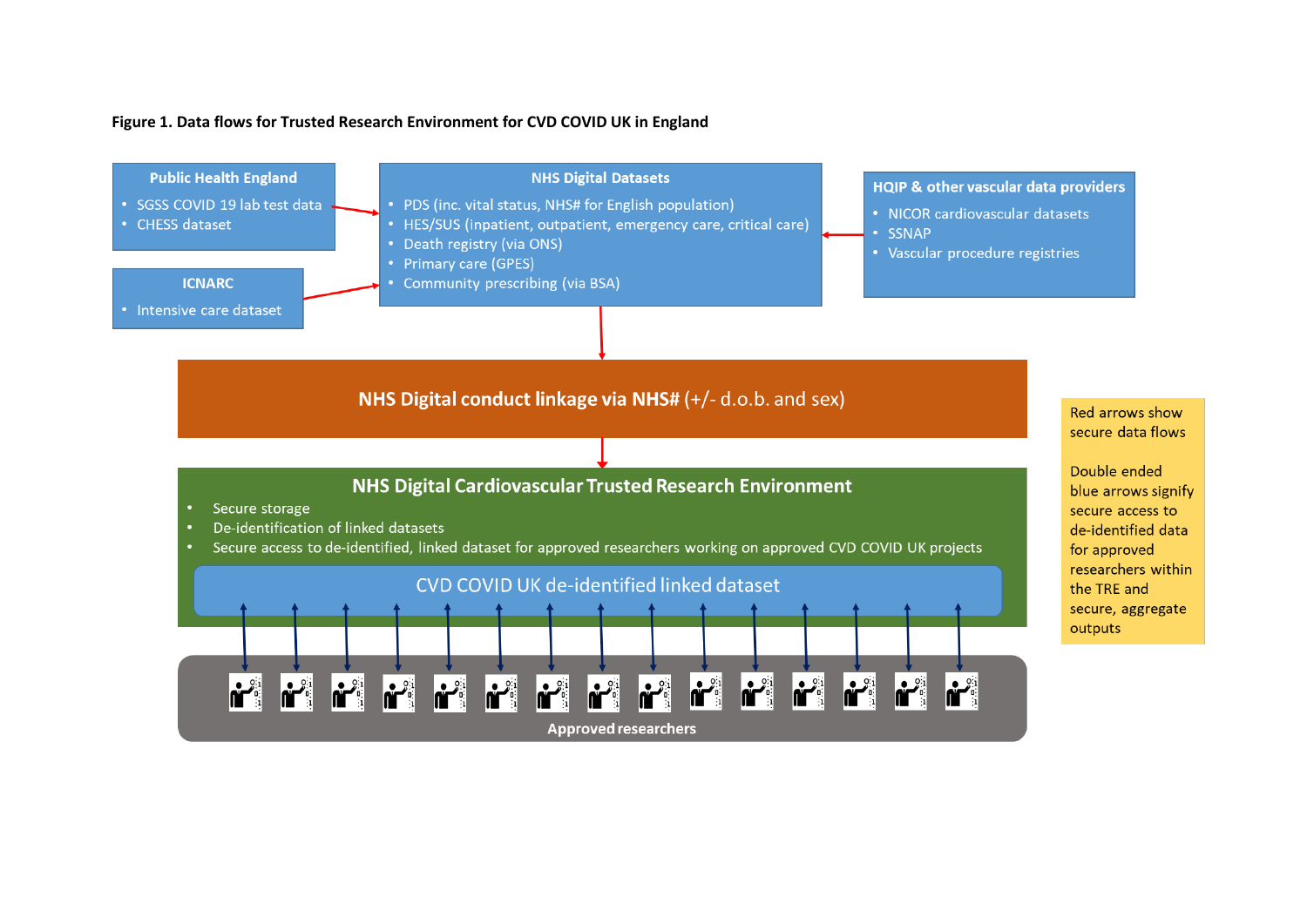## **WP2: Data analyses to address key research questions:**

This work package will refine the research questions to be addressed, incorporating appropriate clinical specialist input, to draw up analysis plans for the different data sources (individually and linked), to assess data completeness and quality, conduct analyses, interpret results, report results and, where necessary, refine and extend analyses to incorporate new or updated data.

The analysis work is sub-divided into five sub-work packages, each with a separate lead from within the consortium membership:

- WP 2.1 (interim lead Prof Cathie Sudlow, BHF Data Science Centre) will assess the indirect impacts of COVID-19 on cardiovascular diseases.
- WP 2.2 (lead Assoc Prof Ami Banerjee, UCL & HDR UK London) will assess the influence/associations of cardiovascular conditions on COVID-19 outcomes.
- WP 2.3 (lead Prof Ronan Lyons, University of Swansea & HDR UK Wales/N Ireland) will assess the influence/associations of cardiovascular risk factors on COVID-19 outcomes.
- WP 2.4 (lead Prof Jonathan Sterne, University of Bristol & HDR UK South West) will assess the influence/associations of cardiovascular medications on COVID-19 outcomes.
- WP 2.5 (lead Dr Will Whiteley, University of Edinburgh & HDR UK Scotland) will assess the direct impact of COVID-19 disease on cardiovascular disease occurrence, re-occurrence and outcomes in short, medium and long term.

Given that data custodians in each of the four UK nations will bring together and make available their nationally collated data within separate TREs, and given the differences between countries in the data sources available, our general approach for each analytic work package is to develop a master protocol from which nation-specific protocols will be developed, aiming for maximum consistency but allowing for nation-specific differences in data. Where appropriate, results of nation-specific analyses will be combined in meta-analyses.

Analyses based on routinely collected, national healthcare data have the advantages of large scale and comprehensive coverage, maximising statistical power as well as inclusiveness and representativeness (e.g. across all age groups, ethnicities, geographies and socioeconomic settings).

More detailed analysis plans for each analysis sub-work package are outlined below:

- WP 2.1: An immediate priority for informing government policy across the UK is to assess the indirect impact of COVID-19 on cardiovascular diseases. This will be done via analyses of time trends in hospital activity (admissions by diagnosis, treatments, procedures) using hospital and disease audit data, registered deaths by cause and primary care activity before, during and after the COVID-19 pandemic. Analyses of trends will build on initial work commenced in partnership with NHS Digital by a small subset of consortium members, and will be made available in rapidly produced reports for government advisory groups across the UK as soon as they start to become available (aiming to commence in June) with regular updates provided as the coverage of conditions and geographies expands.
- WP 2.2: The influence/associations of pre-existing cardiovascular diseases (ischaemic heart disease, stroke etc) on COVID-19 incidence and outcomes will be studied through multivariable regression analyses of linked population wide data that contain information on previous medical history with COVID-19 test results, hospitalisation, critical care and mortality data, with adjustment for multiple confounders (including risk factors and co-morbidities).
- WP 2.3: The influence/associations of cardiovascular risk factors on COVID-19 incidence and outcomes will be studied through multivariable regression analyses of linked population wide data sources that contain information on cardiovascular risk factors such as blood pressure, body mass index and smoking status with COVID-19 tests, hospitalisation, critical care and mortality data,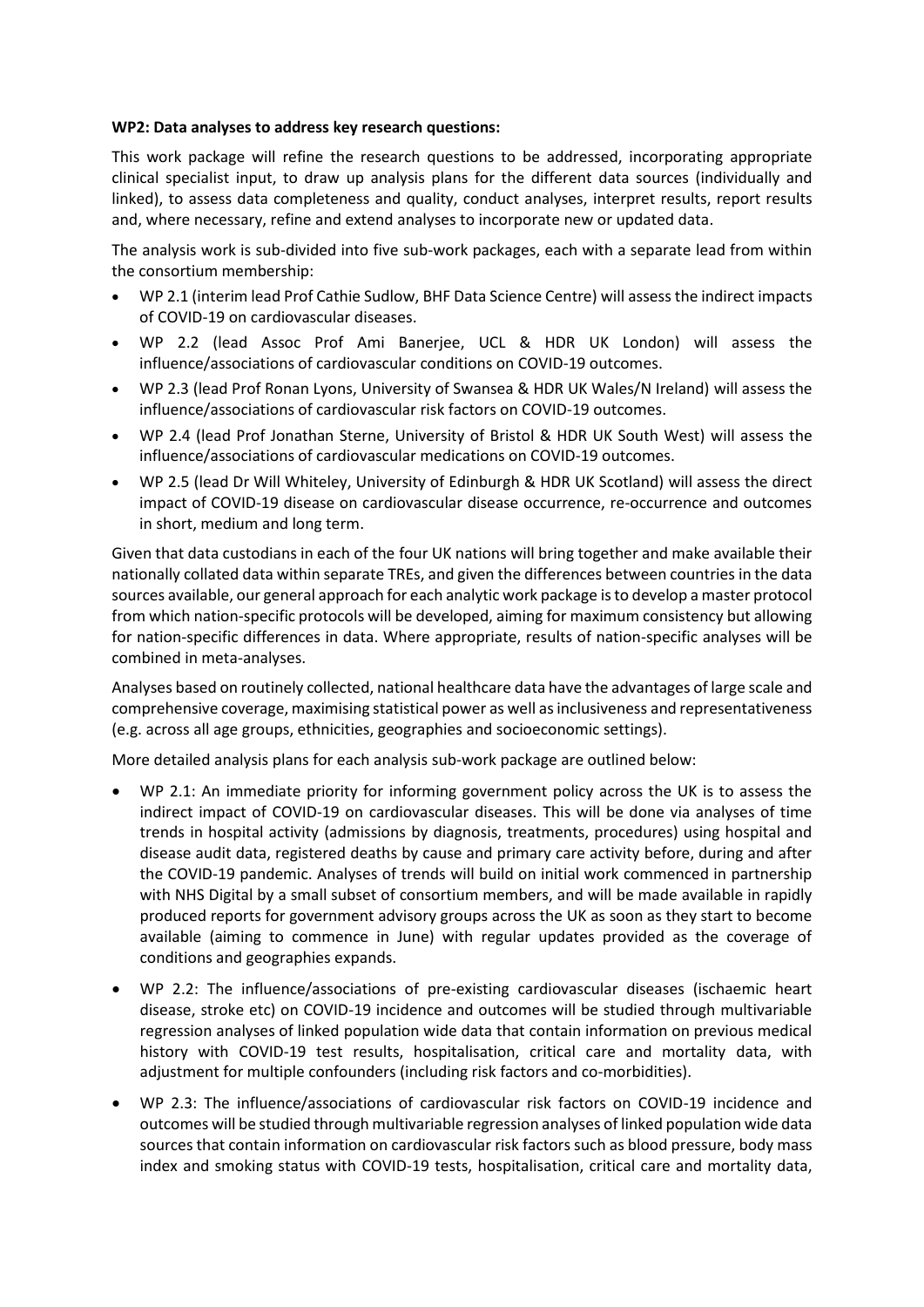with adjustment for multiple co-morbidities. Preliminary work has started in Wales and will be developed and extended across the four nations.

- WP 2.4: An immediate priority is to provide information to enable government agencies (e.g., MHRA and NICE) to give evidence-based advice to healthcare professionals and patients on drug regimens and risk of COVID. We will study the effects of ACE inhibitors, angiotensin receptor blockers and other cardiovascular medications on COVID-19 outcomes (hospitalisation, admission to ICU, mechanical ventilation and mortality) by using primary care physicians' preferred antihypertensive drug class as an instrumental variable (IV). This approach will enable us to deal with the potential for confounding by measured and unmeasured factors, including the indication for which these drugs are prescribed, health-promoting behaviours associated with receipt of one of these medications, and the effects of drugs such as statins and anticoagulants which are often used in combination. We will compare the results of IV analyses with multivariable logistic regression analyses, controlling for measured confounding variables.
- WP 2.5: Linkage of population routine data sources (demography including mortality, primary care, hospital) and audit data will enable comprehensive assessment of the impact of COVID-19 disease on cardiovascular disease occurrence, reoccurrence and outcomes in short, medium and long term. With SARS-CoV2 potentially circulating for at least several years in the population, it will be important to estimate the short-, medium- and long-term effects of infection on incidence of stroke, myocardial infarction, venous thromboembolic disease and other cardiovascular diseases. There are several potential mechanisms of increased long-term risk, including longerterm pro-coagulant and inflammatory effects as well as the recognised increased risk of many chronic health conditions among survivors of intensive care. We will estimate the risk of MI, stroke, heart failure and other cardiovascular conditions associated with COVID-19, using a selfcontrolled case-series design with shorter and longer periods of risk, along with other epidemiological analysis approaches.

## **WP3: Patient and public involvement and engagement and communications:**

This work package is led by Sinduja Manohar and Fran Lord in the HDR UK public engagement and communications team. They will work with existing HDR UK and BHF public, patient and professional panels and the leads and members of each of the analysis sub-work packages to provide input into refining and prioritising the research questions in each sub-work packages, assessing the impact of the results and preparing reports for lay audiences. This work package will also coordinate communications of the consortium's activity and emerging results through websites, social media and other outlets, and will lead on interactions with the press and other media.

## **WP 4: Analysis methods:**

This work package is led by Dr Angela Wood (University of Cambridge) and Dr Benjamin Bray (IQVIA and Kings College London). It will coordinate discussions amongst the epidemiological, statistical, informatics and computer science members of the CVD-COVID-UK consortium to address methodological challenges arising during the development and implementation of analysis plans. As part of CVD-COVID-UK's partnership with NHS Digital, members of the group will provide user input into the development of the researcher environment for the newly established cardiovascular TRE for England. They will also provide input and advice on the newly acquired NHS Digital GP Extraction Service Primary Care data for Pandemic Planning and Research, in particular as regards data quality, coverage and missingness.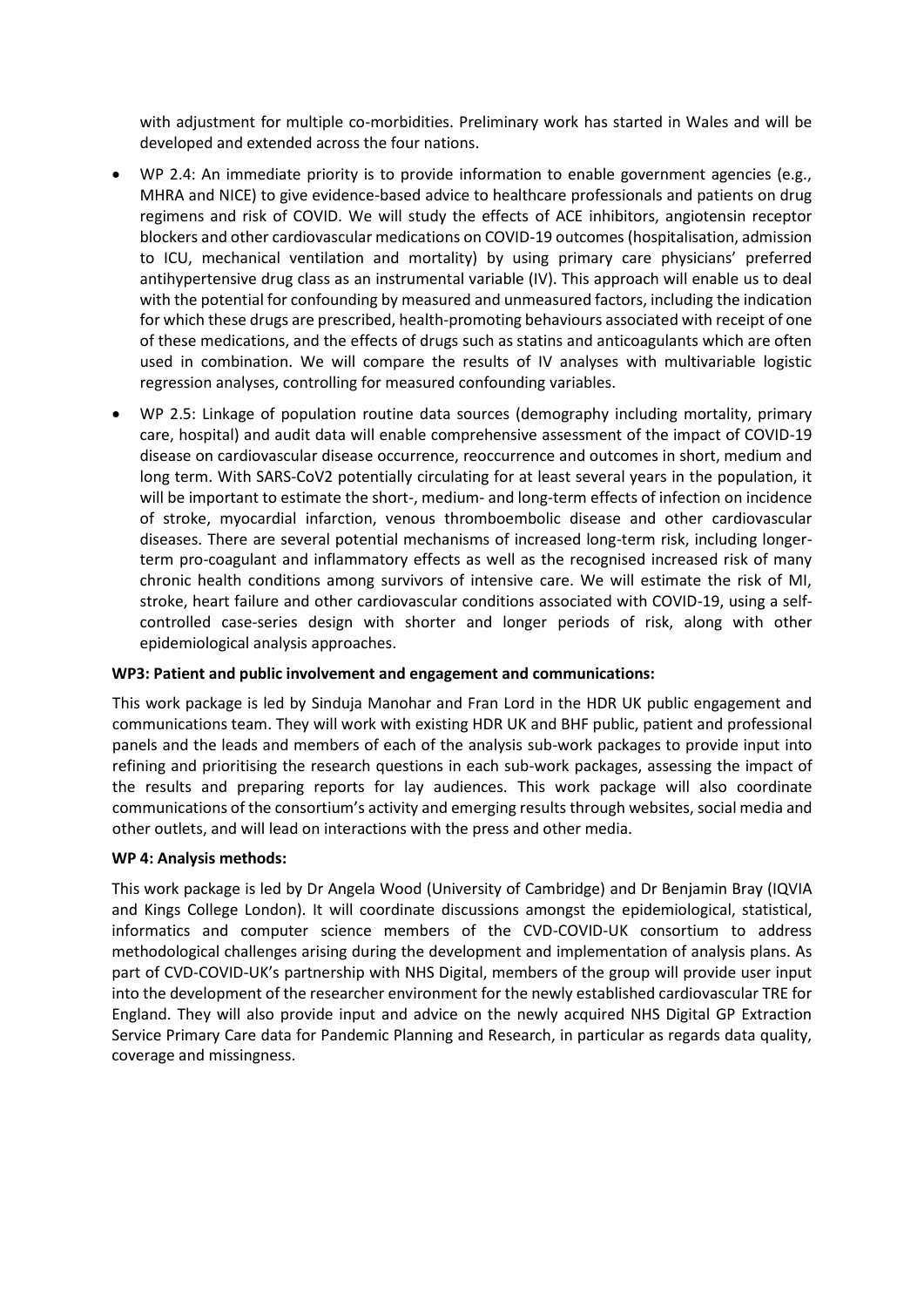#### **RESEARCH OUTPUTS**

Through addressing questions about the impacts of cardiovascular disease on COVID-19 and the impacts (both direct and indirect) of COVID-19 on cardiovascular diseases, we expect the outputs of this work to inform public health policy and clinical care, benefiting:

- patients with a history of cardiovascular disease (stroke, heart attack, peripheral arterial disease etc.) who are at increased risk of poor outcomes with COVID-19 as a result of their cardiovascular condition, cardiovascular risk factors or cardiovascular medications;
- patients now and in the future who become unwell with COVID-19 and are at risk of short, medium and long term cardiovascular complications;
- the population as a whole whose cardiovascular health services are being affected by the government and health service response to the COVID-19 epidemic.

Outputs providing these benefits are expected to start to emerge within weeks of data becoming available for analyses by the research consortium. Outputs will continue to be produced and to provide benefits as outlined throughout the three year period of the project through to June 2023. By their nature, those outputs providing information on the longer-term impacts and implications of these for clinical care and public health policy will take at least several months to start emerging.

Emerging insights will be reported to SAGE and equivalent bodies in the devolved nations as well as (especially in WP 2.4) to the National Institute of Health and Care Excellence (NICE), Medicines and Healthcare Products Regulatory Agency (MHRA) and Scottish Medicine Consortium, so helping to drive evidence-based policy decisions for health service providers and clinical professional groups. Outputs will also form the basis of manuscripts for publication in peer-reviewed scientific and medical journals, presentations at national and international scientific and medical professional conferences, and reports aimed at lay audiences, available through websites, in particular those of Health Data Research UK and the British Heart Foundation.

## **WIDER BENEFITS**

Whilst being developed with the initial intent of supporting the CVD-COVID-UK consortium research programme, the cardiovascular TRE for England established in partnership with NHS Digital is being designed to enable its extension to support cardiovascular research more broadly beyond COVID-19 and research beyond the cardiovascular domain.

The coordination work for WP1 will provide knowledge about linked health care data and routes to their access and so will benefit other UK-wide initiatives that require linkage to routinely collected healthcare data. These include: the ISARIC-CCP (UK-wide study of the clinical characteristics of patients hospitalised with COVID-19) and its CAPACITY-COVID extension; collaborative efforts to address the determinants of COVID-19 susceptibility, severity and outcome through analyses of population-based cohorts with bio-samples linked to routinely collected healthcare data; the [RECOVERY trial;](https://www.recoverytrial.net/) an[d COG-UK.](https://www.cogconsortium.uk/)

In addition, the consortium is aware of initiatives in a wide range of other countries, including Italy, Sweden and Korea, that are starting to derive policy-relevant insights from analyses of routine linked data, especially on the indirect impacts of COVID-19 on cardiovascular diseases. Through the consortium's connections with international consortia and organisations, including the European Society of Cardiology, European Stroke Organisation and others, the research group will engage in the bilateral sharing of emerging results, to learn from others as well as to maximise the international reach and relevance of findings.